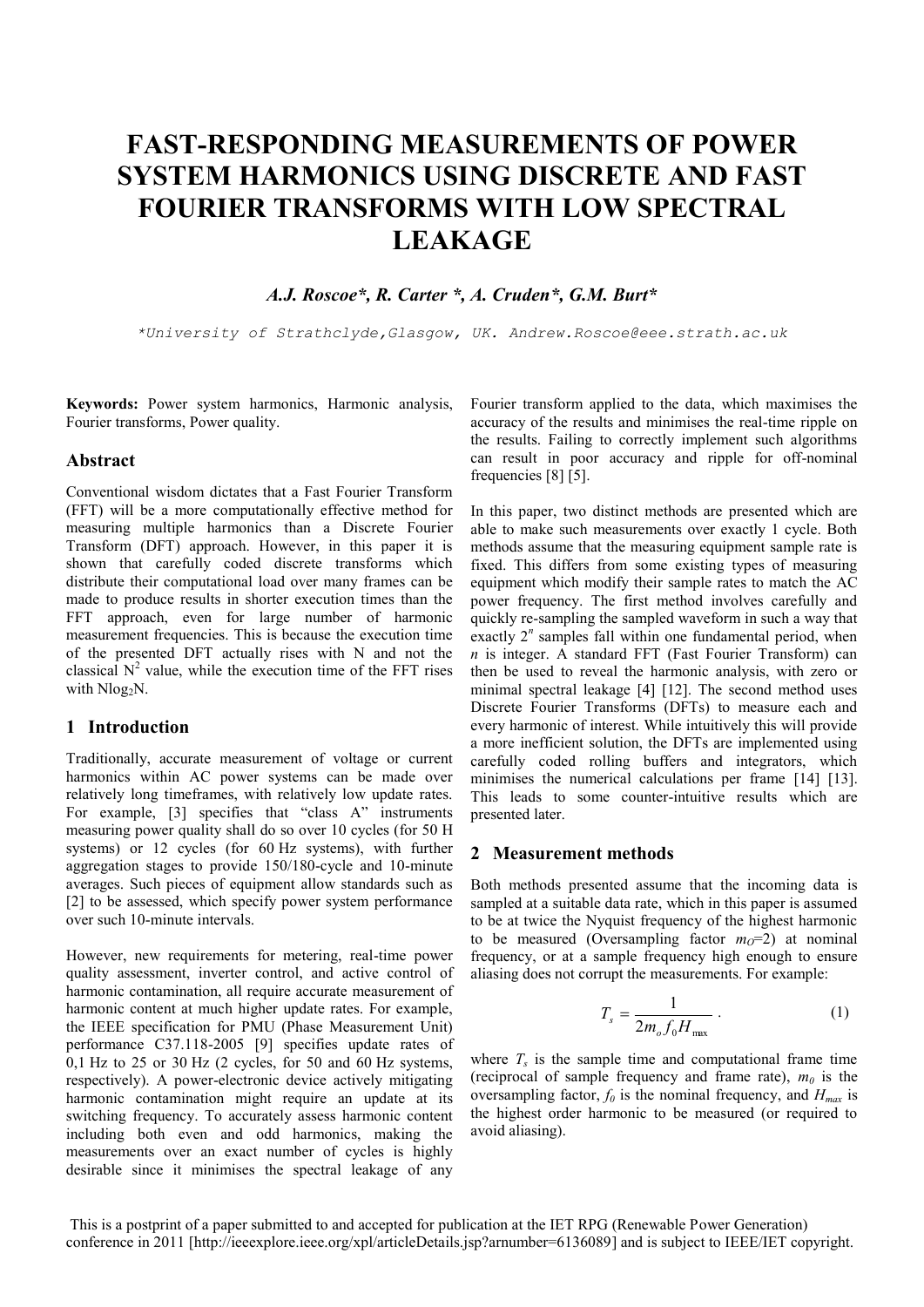The samples from the ADC (analogue to digital converter) flow with a fixed time interval of  $T_s$  in both methods presented. It is assumed that a measurement of the fundamental frequency is available. Indeed, frequency can be measured by d*Φ*/dt of the fundamental using the methods described in this paper or [14].

Both methods presented in this paper measure the fundamental and harmonics over 1 exact cycle period. This limits the analysis to exact harmonics, and precludes accurate analysis of inter-harmonics. Both methods could be adjusted to do this, but would require measurement over longer integer numbers of cycles to enhance the frequency resolution while still minimising spectral leakage [4].

The algorithms in this paper are coded in MATLAB<sup>®</sup> Simulink code, and then compiled into 'C' code for target processors using the Real-Time Workshop and Embedded Coder toolboxes. This provides platform independence and a robust development environment. The major benchmarking activities have been carried out on the 32-bit Infineon TC1796 microcontroller [10]. For reference, in this paper, the programs were executed from internal flash memory via the CPU cache at 0x80000000, using the internal 56kB and 64kB RAM sections at 0xD0000000 and 0xC0000000.

#### **2.1 FFT measurement method**

For the FFT method, the challenge is to re-sample the data into a new data stream with a different sample rate, such that 2<sup>n</sup> samples cover exactly the period of the fundamental signal, where  $2^n$  is selected such that it is large enough to provide at least the same level of oversampling  $m<sub>O</sub>$  as provided by the ADC sample rate, at the nominal frequency *f0*. This method is described in [4], and an overview is shown in Fig. 1. However, in this paper significant effort has been taken to optimise the implementation.



Fig. 1: Overview of FFT algorithm.

Firstly, the third-order interpolation using the Newton Interpolation Formula is optimised relative to [4]. The algorithm is shown in Fig. 2, which provides interpolation backwards in time by fractional proportions of the ADC sample time *T<sup>s</sup>* .



Fig. 2: Representation of  $3<sup>rd</sup>$  order interpolation algorithm.

However, the actual algorithm cannot usefully be coded directly in Simulink, since it requires asynchronous sample rate conversion, from the fixed sample time  $T<sub>s</sub>$  to the varying sample time required to fill 2<sup>n</sup> samples in exactly one fundamental period. In this case, the simplest solution is to write an Embedded MATLAB script which carries out the task. This continuously updates a rolling buffer of 2*<sup>n</sup>* samples, bringing in one or more new interpolated samples each frame, and over-writing the oldest ones in a FIFO (first-in first-out) nature. However, when built, this is results in 'memcpy' operations in the 'C' code, which wastes precious CPU time. Therefore, the algorithm has been coded in a 'fully in-lined' Simulink 'S function', using 'Work vectors' to manage the buffer of 2<sup>n</sup> samples.

By fully in-lining the 'S function', the execution time of the re-sampling is reduced to less than 0.9µs per computational frame.

Next, the 2<sup>n</sup> samples pass to an FFT. The Simulink FFT block is used, which is well optimised and automatically recognises that the input data is real (not complex) and reduces the 2*<sup>n</sup>* sample FFT to a  $2^{(n-1)}$  FFT [11]. Finally, the required fundamental and harmonic measurements are extracted from the FFT output. The Cartesian to polar analysis requires the use of sqrt() and atan2() functions which are computationally expensive [13]. In addition, when referencing the harmonic phases to the fundamental phase, care is taken to avoid the use of the Simulink 'MOD' function to keep phases within the range of  $-\pi$  to  $+\pi$  since this can take up to 2.3 µs per operation [13]. Instead, native casting from floating-point to integer types in C is used to create a manually coded 'MOD' function, taking care to account for the variant behaviours of different target processors [13]. This drops the execution time for 'MOD' to less than 0.4µs per operation. Even so, the amplitude and phase analysis of 40 harmonics, can be a significant proportion of the entire algorithm execution time, as shown later.

While the re-sampling is very fast when implemented in the FIFO fashion on a continuous basis, both the FFT operation and the magnitude/phase analysis can be time consuming. In particular, the FFT operation has to analyse the entire dataset each time it is executed. In the FFT algorithm, the option exists to only carry out the FFT operation and final analysis at a much lower data rate than that of the sampled ADC data,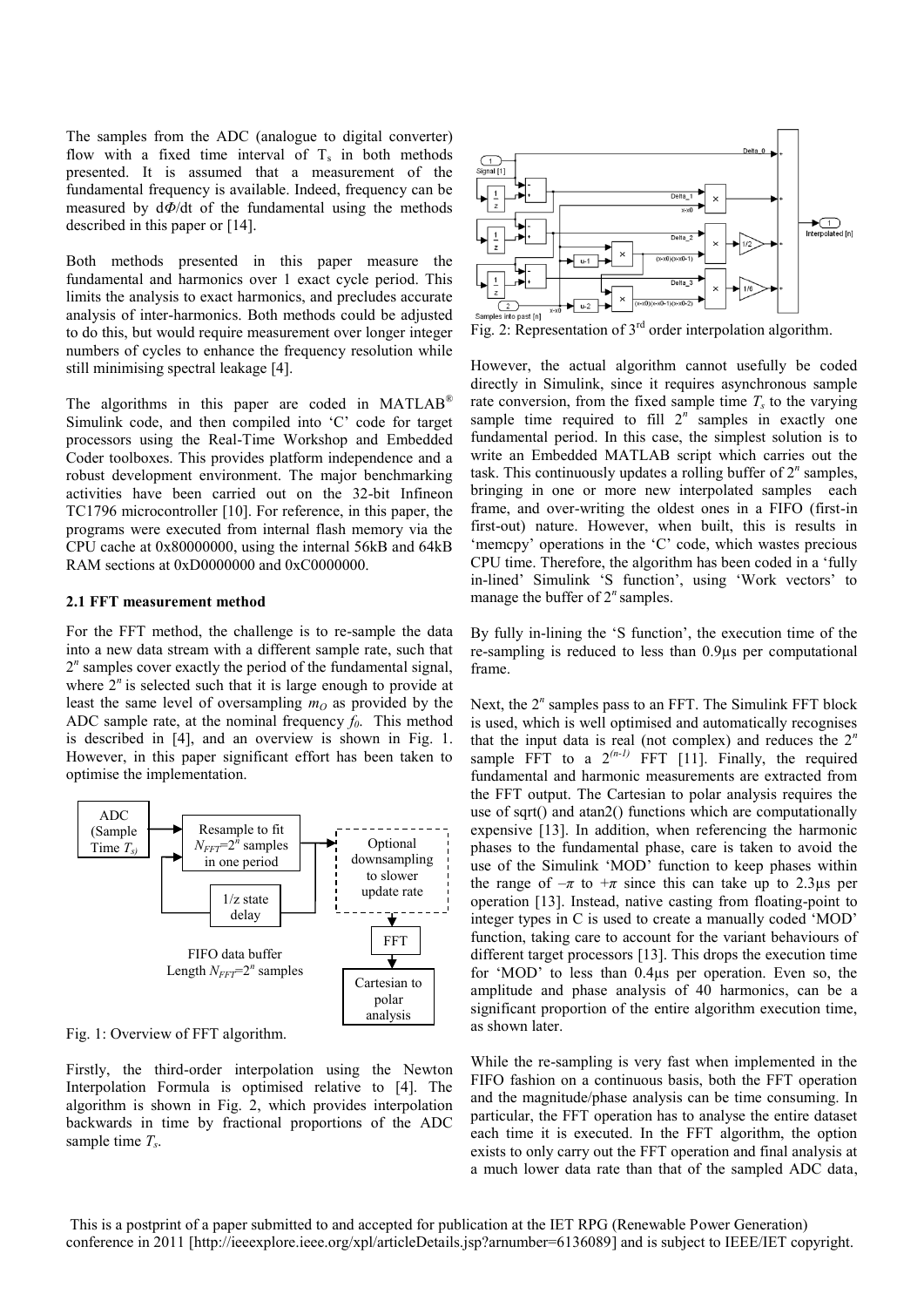potentially using a low-priority background task. The only part of the algorithm which must be executed with high priority at the sample time  $T_s$  is the re-sampling and maintenance of the FIFO buffer integrity.

In terms of data memory use, the FFT algorithm is very efficient. For an algorithm using an  $N_{FFT}=2^n$  point FFT, the dominant data memory required (assuming 32-bit arithmetic) is 4\**NFFT* bytes for the FIFO buffer, 8\**NFFT* bytes for the FFT (at its output, although it is evaluated as a  $2^{(n-1)}$  point FFT), and  $4*N<sub>FFT</sub> * 0.75$  for a "twiddle" array used inside the Simulink FFT algorithm.

#### **2.2 DFT measurement method**

The DFT method builds simply upon the method described in [14], using the optimisations described in [13] which minimise the execution time. A high-level view of the DFT algorithm is shown in Fig. 3. In this method, every harmonic to be analysed is subjected to a DFT analysis, by correlation with sin() and cos() waveforms at the appropriate harmonic frequencies (Fig. 4), and evaluation of the definite integrals of the correlations over exactly one fundamental period (Fig. 5).



Fig. 3: Overview of DFT algorithm.



Fig. 4: Configuration of correlations for a single harmonic, and configuration of buffers (the TimePeriodInfo signal) which is common for all harmonics.

This is achieved by continuously integrating the correlations and storing the results in rolling buffers, each of which must be long enough to store a full period of the lowest frequency *fmin* which can be analysed accurately. Typically this can be set to about  $f_{min}=0.8*$  *f*<sub>0</sub> (nominal) for most power system

operations, but can be set lower for specialised applications (at the expense of additional memory requirement).



Fig. 5: Evaluation of DFT correlations for the fundamental or a single harmonic

The definite integrals are evaluated by subtracting the integrator output at a previous time, exactly one fundamental period in the past, from the most recent integrator output. The complications are that this time is generally not an integer multiple of the sample time  $T_s$ , and that the integrator can tend to wind up. For this reason, not one but 3 buffers are required to evaluate each integral: two to form a pair of integrators operating in a tick-tock scheme, and a third to carry out the 1<sup>st</sup>-order linear interpolation to account for the 'part sample' effect (Fig. 6, Fig. 7, Fig. 8 and [14]). The tick-tock pair are operated with each integrator reset to zero once every few cycles, then left to acquire at least one full cycle of data and become valid, and then used until the other integrator path becomes valid. A 2-buffer variant is possible [14], but introduces a varying latency which may be undesirable in active control applications.



Fig. 6: The procedure for performing exact-time averaging [14].

Since the analysis of every harmonic occurs over the same single-cycle period, every buffer is configured the same way, and this configuration, including a large part of the 1<sup>st</sup>-order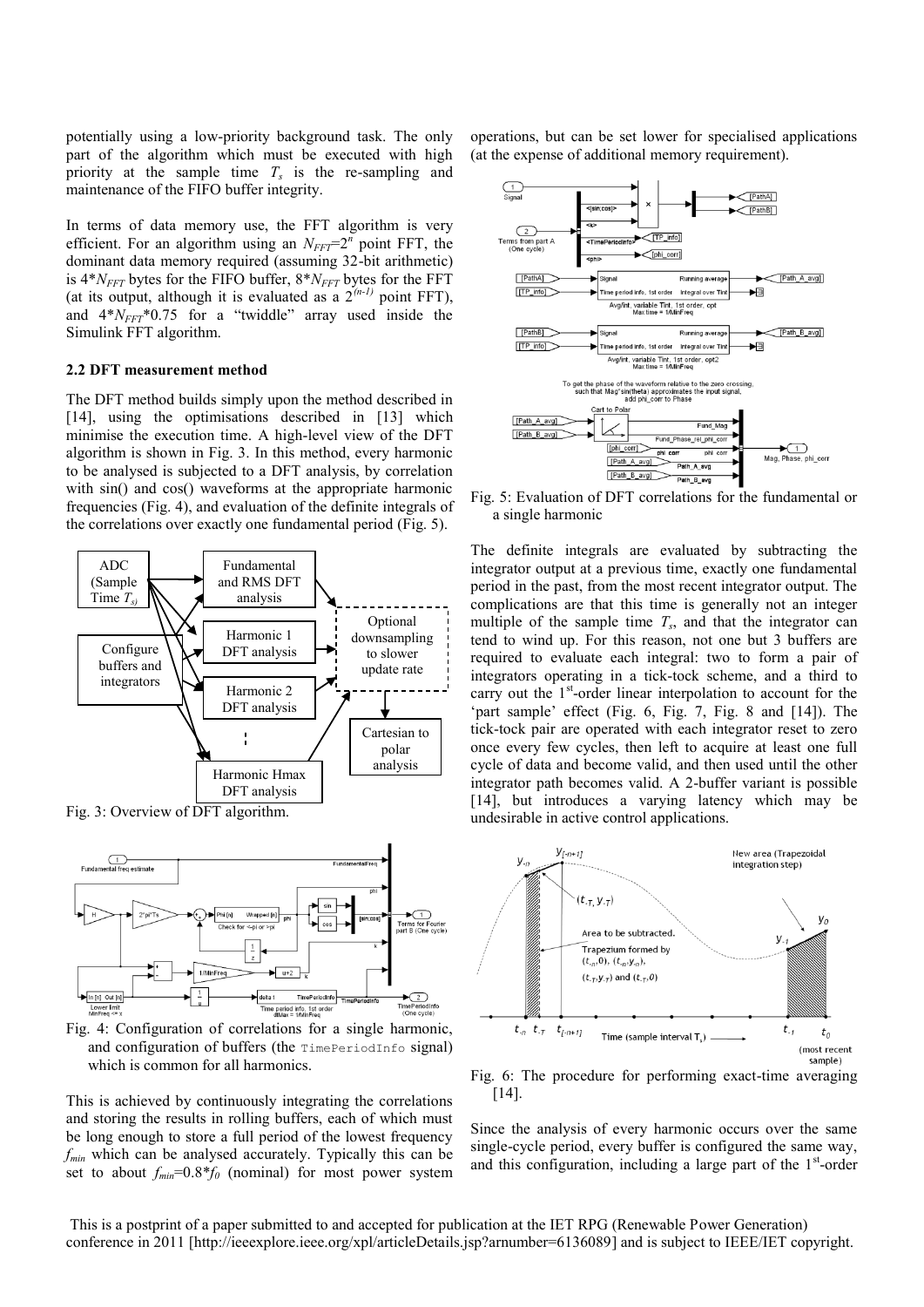interpolation calculations, only need to be carried out once for the entire set of harmonics, each frame, based upon the estimate of fundamental frequency. Thus, in Fig. 4, the block which generates the TimePeriodInfo signal only needs to be executed for the fundamental. The analyses for the higher harmonics re-use the same information.



Fig. 7: Exact-time averaging code, showing twin integrators in tick-tock configuration, and the interpolation block.

The outputs of the definite integrators form the complex values of the fundamental and harmonic components, which can then be related together and converted to amplitude/phase in a similar way to the FFT analysis.



oldest samples so that the integral is over exactly one fundamental period

By comparison with the FFT algorithm, the option exists to down-sample the final data before the final Cartesian to polar analysis, but apart from that, the entire algorithm must be executed at the sample time *T<sup>s</sup>* . That having been said, while the FFT operation needs to examine the entire dataset every time it is executed, the beauty of the DFT algorithm using the rolling buffers is that only a tiny part of the Fourier Transform has to be calculated each time a new ADC sample arrives. Essentially, the DFT computation is spread evenly over a single fundamental period, and is continuously updated.

In terms of data memory use, the DFT algorithm is relatively heavy. The requirement is 9 buffers for the fundamental (3) each for each sin() and cos() integral, and 3 more can be used to allow evaluation of the overall RMS (Root-Mean-Square) and THD (Total Harmonic Distortion) figures), plus 6 buffers

for each harmonic to be measured. The length of the buffers is  $(1/f_{min}/T_s+2)$ , requiring 4 times this amount of bytes assuming 32-bit arithmetic is used.

#### **3 Benchmarking results**

The algorithms were initially benchmarked on the Infineon TC1796 microcontroller, in a similar manner to that described in [13]. The first set of results (Fig. 9) show the execution times of the two methods (FFT and DFT) when required to measure the fundamental and harmonics up to (and including) a value *Hmax* which was varied between 1 to 40. In this analysis, the ADC sample time  $T<sub>s</sub>$  varies with the required maximum harmonic by (1). Over-sampling  $m_0$  is set at 2. Some of the key parameters of the two algorithms during this test are shown in Table 1, for a nominal value of  $f_0$ =50 Hz.

| $H_{max} =$<br>Harmonics<br>To<br>analyse | $1/T_s$   | <b>DFT</b><br>buffer<br>length<br>(floats) | $N_{FFT}$ | <b>FFT</b><br>Sample<br>rate<br>$(for f=f_0)$ |
|-------------------------------------------|-----------|--------------------------------------------|-----------|-----------------------------------------------|
|                                           | 200 Hz    |                                            | 8         | 400 Hz                                        |
| 5                                         | $1$ kHz   | 27                                         | 32        | $1.6$ kHz                                     |
| 11                                        | $2,2$ kHz | 57                                         | 64        | $3,2$ kHz                                     |
| 21                                        | $4,2$ kHz | 107                                        | 128       | $6,4$ kHz                                     |
| 31                                        | $6.2$ kHz | 157                                        | 128       | $6.4$ kHz                                     |
| 40                                        | 8 kHz     | 202                                        | 256       | 12,8 kHz                                      |





Fig. 9: Execution times on the TC1796. ADC sample rate set for 2x over-sampling at the highest harmonic to analyse.

Fig. 9 shows the resulting execution times, which are also broken down for the FFT algorithm to show the times required for the actual FFT operation, and the cartesian to polar analysis. The re-sampling takes less than 0.9µs per frame. Two lines are shown for the DFT algorithms. These are optimistic and pessimistic values for the TC1796, and the variation occurs depending upon the RAM (random access memory) speed. When larger quantities of memory are being accessed quickly, it can take longer for each access due (presumably) to the lowered ability of the CPU to cache the active memory segments. The red dashed line shows the limit at which the algorithms cannot be executed on the TC1796 within the allowed frame time *T<sup>s</sup>* without down-sampling at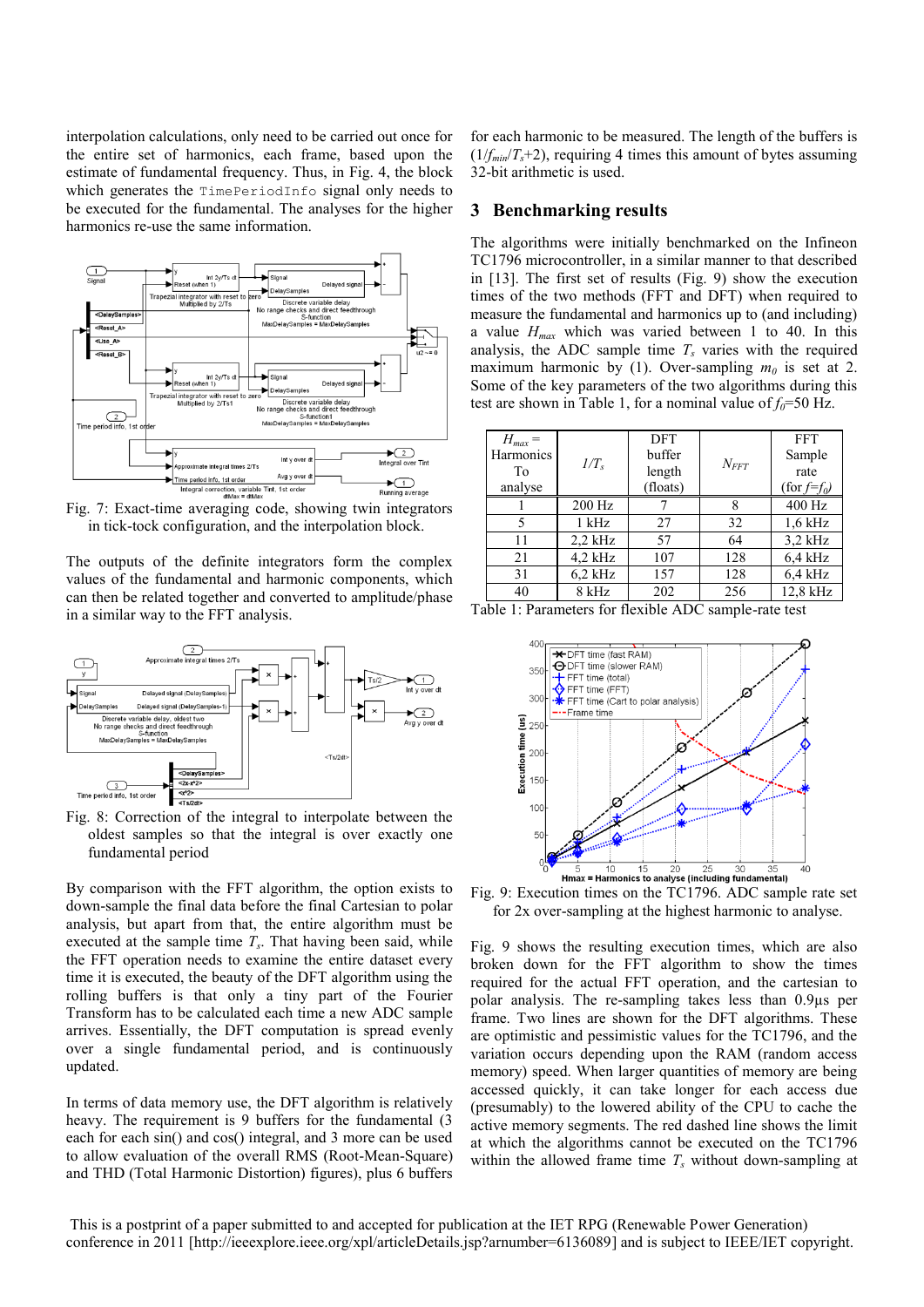least part of the analysis. There is little to choose in execution time between the two methods, executing on the TC1796.

Fig. 10 shows the data memory requirements of the two algorithms. Clearly, the DFT algorithm requires much more memory, which in this test rises as  $H_{max}^2$  due to both the number of buffers, and the buffer lengths, rising with  $H_{max}$ . The required data memory for the FFT algorithm rises only with *Hmax*. For the TC1796 processor, the maximum contiguous RAM segment with fast access speed is 64kB, which constrained the actual DFT benchmarking experiments to  $H_{max} \leq 21$ . The DFT results for  $H_{max} \geq 21$  in Fig. 9 and Fig. 10 have been carefully calculated and extrapolated, as if more contiguous memory was genuinely available.



Fig. 10: Data memory requirement. ADC sample rate set for 2x oversampling at the highest harmonic to analyse.

Next, a similar test assumes that the ADC sample rate must remain fixed at 8 kHz to avoid aliasing, but that *Hmax* varies as before. In this case  $N<sub>FFT</sub>$ , the DFT buffer length, and the FFT sample rate, are all fixed at their values in the bottom row of Table I. The resulting execution times are shown in Fig. 11. The DFT algorithm is clearly faster when only the low orders of harmonics need to be measured directly.



Fig. 11: Execution times on the TC1796. ADC sample rate fixed at 8kHz.

Finally, the analysis using variable ADC sample time (Table I) is repeated using the MVME5500 PowerPC card [6] using the MPC7457 processor [7], embedded with a VME rack

system [1]. This card has 512MB of memory and a 512kB onchip cache, and is easily capable of handling the data memory requirement of even the DFT analysis to the  $40<sup>th</sup>$  harmonic and way beyond. The data memory requirement is doubled compared to Fig. 10, only because 64-bit arithmetic is applied by default by MATLAB for this target. The execution times (Fig. 12) are roughly 40% of the TC1796 times, and the DFT analysis is shown to be more clearly favourable over the FFT analysis than in Fig. 9, probably due to the faster memory access of the MVME5500 and its ability to quickly access all the rolling buffers every frame.



Fig. 12: Execution times on the MVME5500. ADC sample rate set for 2x oversampling at the highest harmonic to analyse.

#### **4 Examples of domestic measurements**

As an example of the application of these methods, and to show that their outputs give almost identical results, Fig. 13 and Fig. 14 show measurements of the  $3<sup>rd</sup>$  and  $5<sup>th</sup>$  current harmonics at a domestic meter during a part of a washingmachine cycle.



amplitudes (RMS Amps). DFT and FFT traces almost coincident and overlying.

Clearly, the behaviour is very dynamic and any device which needs to meter, monitor, or actively mitigate such harmonics, needs to be able to measure the harmonics with the high update rates provided by the two methods described.